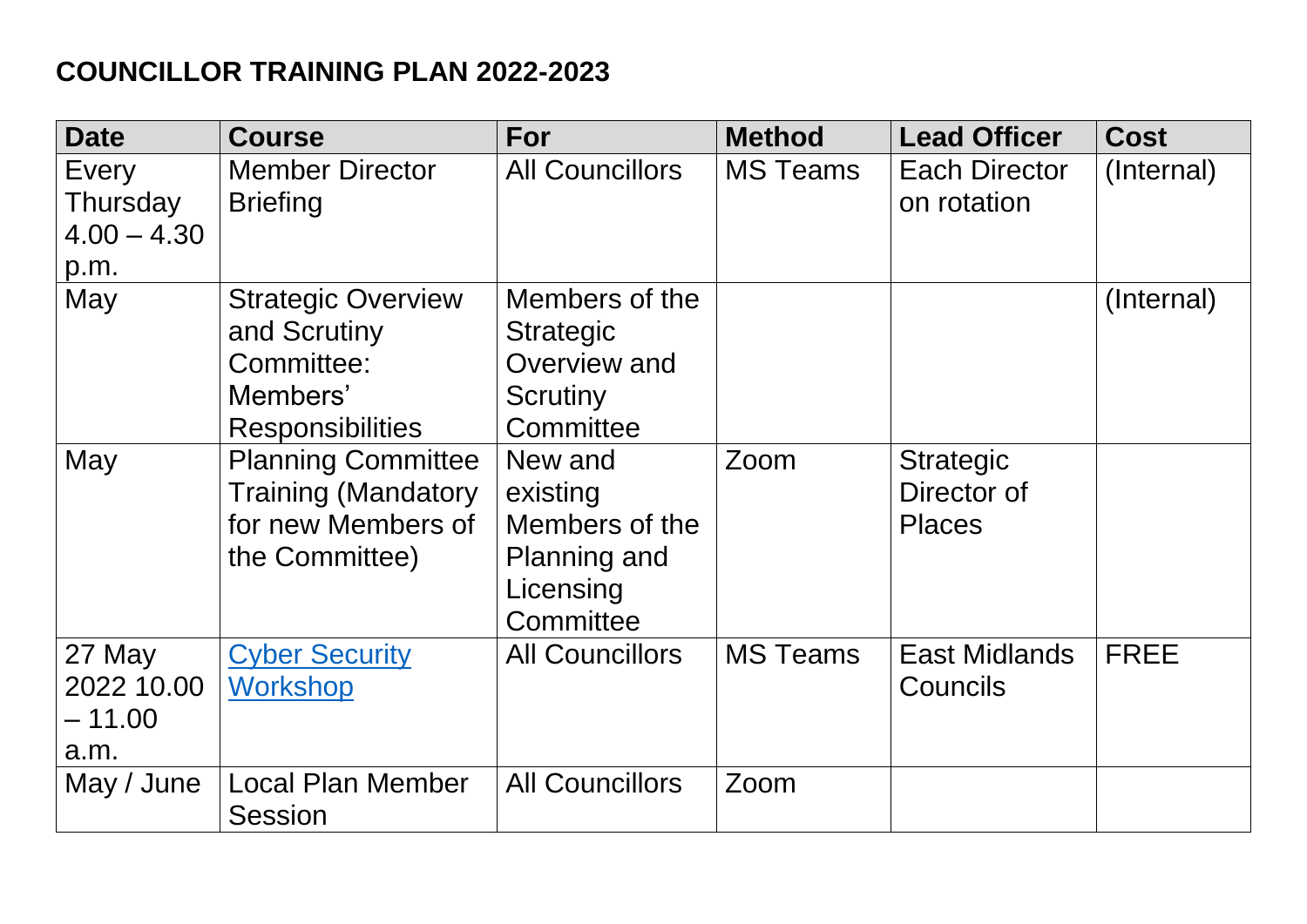| <b>Date</b>                           | <b>Course</b>                                                     | For                                                                                | <b>Method</b>                                                                                                                                                    | <b>Lead Officer</b>                                 | <b>Cost</b> |
|---------------------------------------|-------------------------------------------------------------------|------------------------------------------------------------------------------------|------------------------------------------------------------------------------------------------------------------------------------------------------------------|-----------------------------------------------------|-------------|
| 8 June<br>2022 3.00<br>– 4.00 p.m.    | <b>Cyber Security</b><br><b>Workshop</b>                          | <b>All Councillors</b>                                                             | <b>MS Teams</b>                                                                                                                                                  | <b>East Midlands</b><br><b>Councils</b>             | <b>FREE</b> |
| June                                  | 5 Year Housing<br><b>Land Supply</b>                              | <b>All Councillors</b>                                                             | In Person                                                                                                                                                        |                                                     |             |
| June                                  | <b>Planning Committee:</b><br>Members'<br><b>Responsibilities</b> | Members of the<br>Planning<br>Committee                                            | In Person                                                                                                                                                        | <b>Strategic</b><br>Director of<br><b>Places</b>    |             |
| 24 June<br>2022<br>$10.00 -$<br>12.30 | <b>East Midlands</b><br><b>Scrutiny Network</b>                   | Members of the<br><b>Strategic</b><br>Overview and<br><b>Scrutiny</b><br>Committee | In Person<br>Erewash<br><b>Borough</b><br>Council,<br>Long Eaton<br><b>Town Hall</b><br>Town Hall,<br>Derby Road,<br>Long Eaton,<br>Derbyshire<br><b>NG101HU</b> |                                                     | <b>FREE</b> |
| 28 June<br>2022<br>onwards            | <b>Audit and Risk</b><br>Training                                 | All Members of<br>the Audit and<br><b>Risk Committee</b>                           | <b>Sessions</b><br>with<br><b>Members</b><br>prior to<br>Committee                                                                                               | <b>Strategic</b><br>Director of<br><b>Resources</b> | (Internal)  |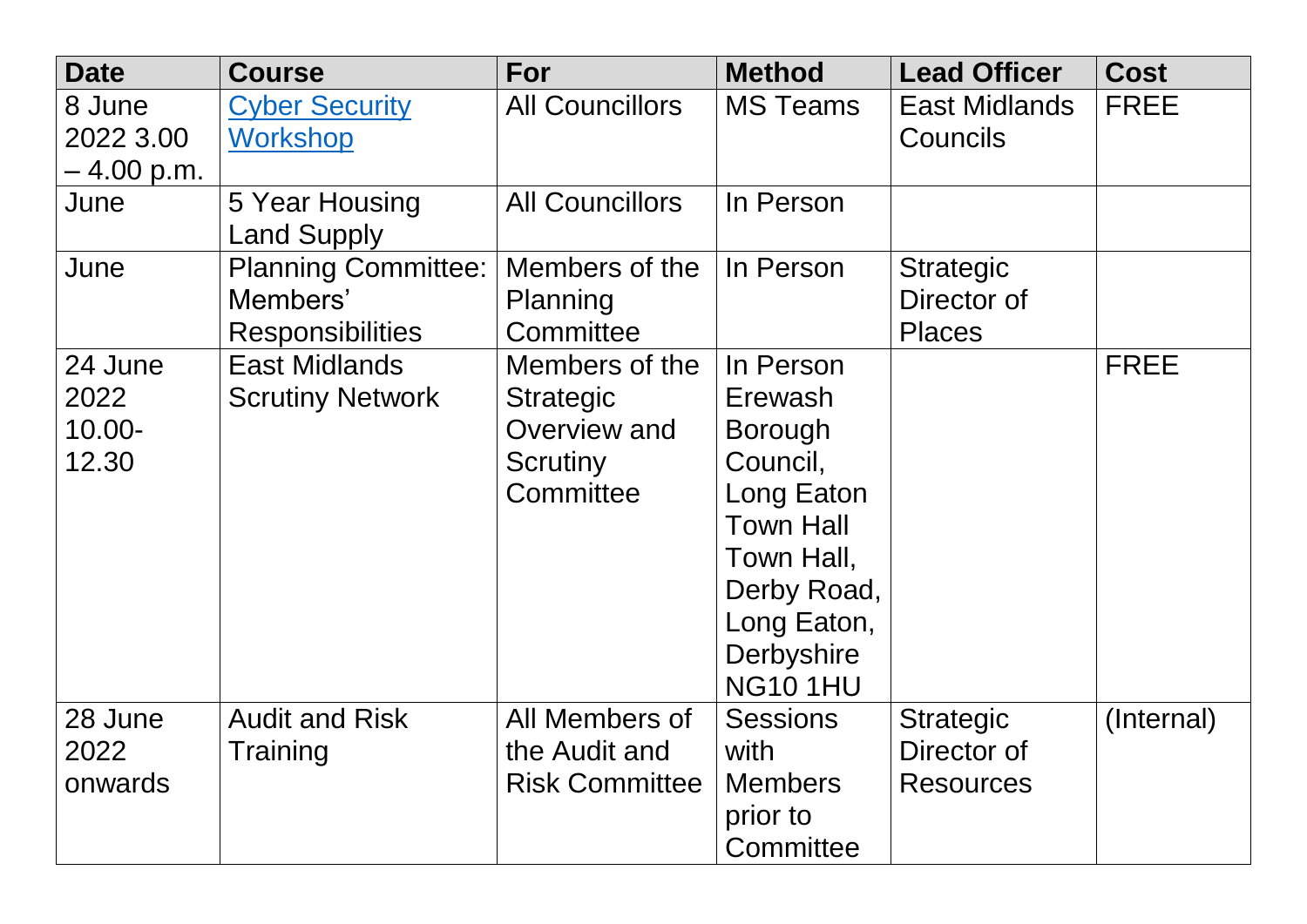| <b>Date</b> | <b>Course</b>           | For                    | <b>Method</b>          | <b>Lead Officer</b> | <b>Cost</b> |
|-------------|-------------------------|------------------------|------------------------|---------------------|-------------|
|             |                         |                        | meetings               |                     |             |
|             |                         |                        | throughout<br>the year |                     |             |
| July        | <b>Scrutiny Skills</b>  | <b>All Councillors</b> |                        |                     |             |
| 16          | <b>East Midlands</b>    | <b>All Councillors</b> | <b>MS Teams</b>        |                     | <b>FREE</b> |
| September   | <b>Councillor</b>       |                        |                        |                     |             |
| 2022 2.00   | <b>Development</b>      |                        |                        |                     |             |
| – 3.30 p.m. | <b>Network</b>          |                        |                        |                     |             |
| September   | <b>Chairing Skills</b>  | All Chairs and         |                        | Monitoring          | (Internal)  |
|             |                         | <b>Vice Chairs of</b>  |                        | <b>Officer</b>      |             |
|             |                         | <b>RCC</b>             |                        |                     |             |
|             |                         | <b>Committees</b>      |                        |                     |             |
|             |                         | and Groups             |                        |                     |             |
| September   | <b>RCC Constitution</b> | <b>All Councillors</b> |                        | Monitoring          | (Internal)  |
|             |                         |                        |                        | <b>Officer</b>      |             |
| 30          | <b>East Midlands</b>    | Members of the         | In Person              |                     | <b>FREE</b> |
| September   | <b>Scrutiny Network</b> | <b>Strategic</b>       | Council                |                     |             |
| 2022 10.00  |                         | Overview and           | Chamber,               |                     |             |
| $-12.30$    |                         | <b>Scrutiny</b>        | <b>Rutland</b>         |                     |             |
|             |                         | Committee              | County                 |                     |             |
|             |                         |                        | Council                |                     |             |